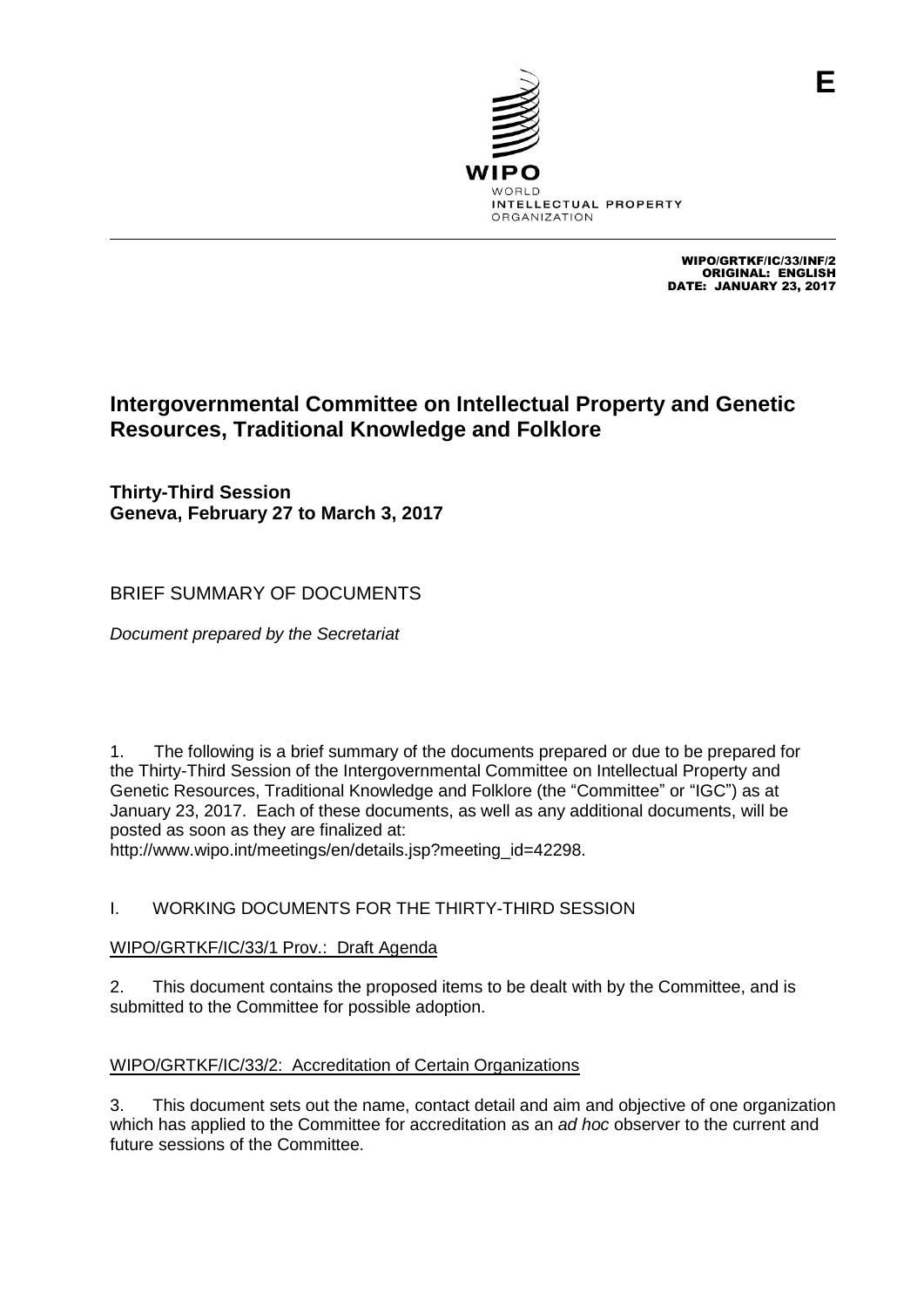#### WIPO/GRTKF/IC/33/3: Participation of Indigenous and Local Communities: Voluntary Fund

4. The WIPO General Assembly, in 2005, established the "WIPO Voluntary Fund for Accredited Indigenous and Local Communities". The decision was taken on the basis of document WO/GA/32/6, subsequently amended by the WIPO General Assembly in September 2010, which sets out the objectives and operation of the Fund. This document refers to the appointment of the Fund's Advisory Board. The required information note providing details of contributions received and beneficiaries is circulated in parallel as document WIPO/GRTKF/IC/33/INF/4.

#### WIPO/GRTKF/IC/33/4: The Protection of Traditional Cultural Expressions: Draft Articles

5. At its Twenty-Seventh Session, which took place in Geneva, from March 24 to April 4, 2014, the IGC developed, on the basis of document WIPO/GRTKF/IC/27/5, a further text, "The Protection of Traditional Cultural Expressions: Draft Articles Rev. 2". The text was made available to the Twenty-Eighth Session of the IGC as document WIPO/GRTKF/IC/28/6 and was transmitted to the 2014 General Assembly as Annex C to document WO/GA/46/6. There was no decision on the IGC during the 2014 General Assembly. The same document was submitted to the 2015 General Assembly as Annex C to document WO/GA/47/12. The WIPO General Assembly in 2015 decided that the IGC will "continue to expedite its work, with a focus on narrowing existing gaps, with open and full engagement, including text-based negotiations, with the objective of reaching an agreement on an international legal instrument(s), without prejudging the nature of outcome(s), relating to intellectual property which will ensure the balanced and effective protection of GRs, TK and TCEs" and that "the Committee's work in the 2016/2017 biennium will build on the existing work carried out by the Committee", and "use all WIPO working documents, including WIPO/GRTKF/IC/28/4, WIPO/GRTKF/IC/28/5 and WIPO/GRTKF/IC/28/6, as well as any other contributions of member states, using an evidencebased approach, including studies and examples of national experiences, including domestic legislation and examples of protectable subject matter and subject matter that is not intended to be protected; and outputs of any expert panel(s) established by the Committee and IGC-related seminars and workshops conducted under Program 4". Document WIPO/GRTKF/IC/33/4 has been prepared for this session pursuant to this decision.

#### II. INFORMATION DOCUMENTS FOR THE THIRTY-THIRD SESSION

#### WIPO/GRTKF/IC/33/INF/1 Prov.: List of Participants

6. A draft list of participants will be circulated at the Thirty-Third Session of the Committee.

#### WIPO/GRTKF/IC/33/INF/2: Brief Summary of Documents

7. The present document has been prepared as an informal guide to the Committee's documentation.

#### WIPO/GRTKF/IC/33/INF/3: Draft Program for the Thirty-Third Session

8. In line with the Committee's request at its Tenth Session, this document sets out a suggested program and identifies a possible timing for each agenda item. This draft program is indicative only, and the actual organization of work of the Committee would be determined by the Chair and its members in line with the rules of procedure.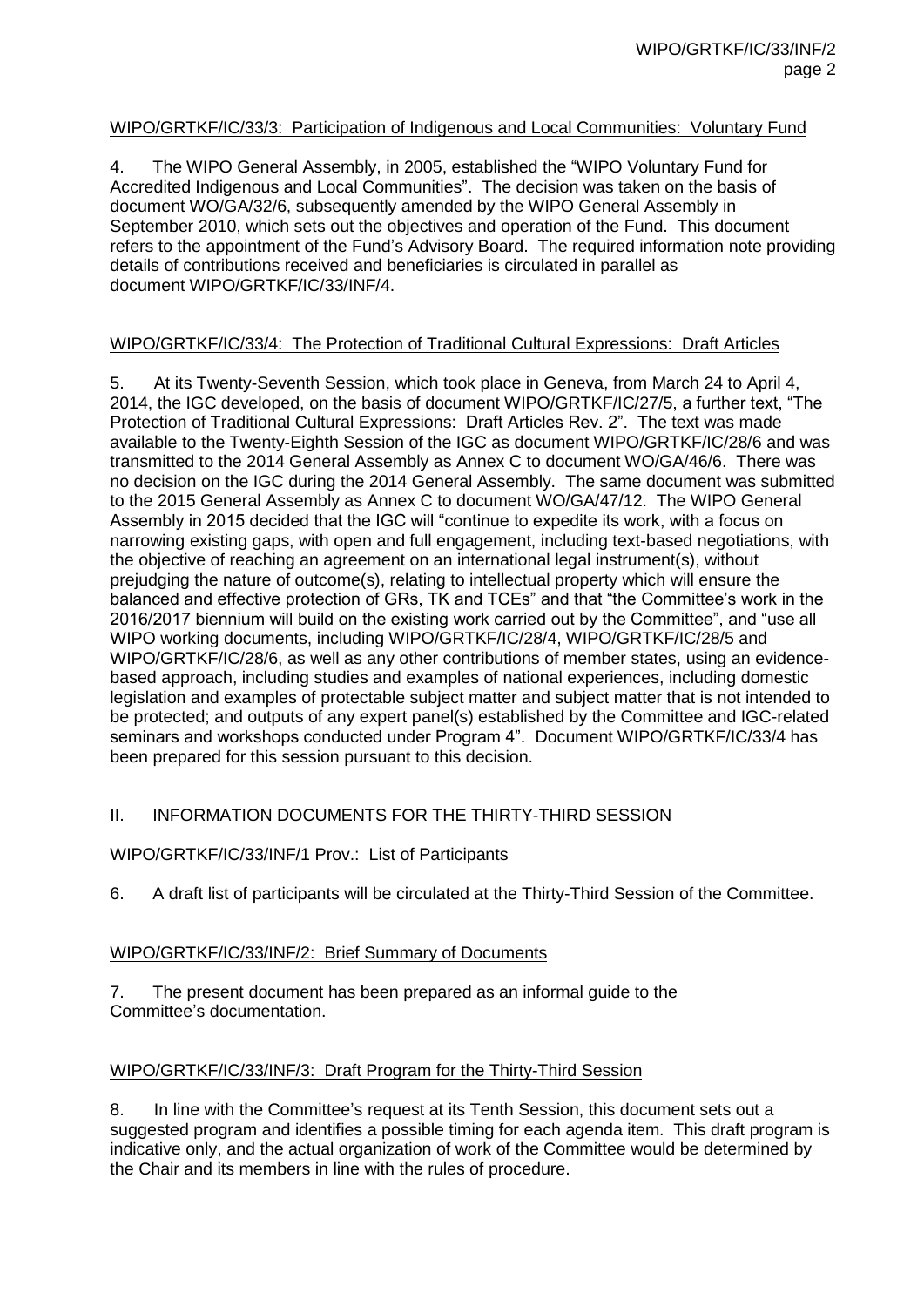#### WIPO/GRTKF/IC/33/INF/4: Voluntary Fund for Accredited Indigenous and Local Communities: Information Note on Contributions and Applications for Support

9. This document sets out information required to be reported to the Committee on the operation of the Voluntary Fund for Accredited Indigenous and Local Communities. The rules are set out in the Annex to document WO/GA/32/6, as approved by the WIPO General Assembly at its Thirty-Second Session and subsequently amended by the WIPO General Assembly in September 2010. In particular, it gives information on contributions received or pledged, and actual support provided to representatives of accredited indigenous and local communities.

#### WIPO/GRTKF/IC/33/INF/5: Information Note for the Panel of Indigenous and Local **Communities**

10. Following a decision of the Committee at its Seventh Session, each subsequent session of the Committee has commenced with a panel chaired by a member of an indigenous community. The panel has been held at the commencement of the previous 25 sessions of the Committee. On each occasion, representatives of indigenous and local communities gave presentations on a specific theme related to the IGC's negotiations. The presentations are available on WIPO's site at: [http://www.wipo.int/tk/en/igc/panels.html.](http://www.wipo.int/tk/en/igc/panels.html) This document sets out the proposed practical arrangements for the panel at the Thirty-Third Session of the Committee.

WIPO/GRTKF/IC/33/INF/6: Voluntary Fund for Accredited Indigenous and Local Communities: Decisions taken by the Director General in accordance with the Recommendations adopted by the Advisory Board

11. This information note will inform the Committee on the decisions on funding that the Director General will take in accordance with the recommendation that the Advisory Board of the Voluntary Fund for Accredited Indigenous and Local Communities may adopt in the margins of the Thirty-Third Session of the Committee.

#### WIPO/GRTKF/IC/33/INF/7: Glossary of Key Terms Related to Intellectual Property and Genetic Resources, Traditional Knowledge and Traditional Cultural Expressions

12. At its Nineteenth Session, "the Committee invited the Secretariat to update the glossaries available in documents WIPO/GRTKF/IC/19/INF/7 ('Glossary of Key Terms Related to Intellectual Property and Traditional Cultural Expressions'), WIPO/GRTKF/IC/19/INF/8 ('Glossary of Key Terms Related to Intellectual Property and Traditional Knowledge') and WIPO/GRTKF/IC/19/INF/9 ('Glossary of Key Terms Related to Intellectual Property and Genetic Resources'), to combine them in a single document and to publish the consolidated glossary as an information document for the next session of the Committee". This document is made available as an updated version of the consolidated glossary for the session.